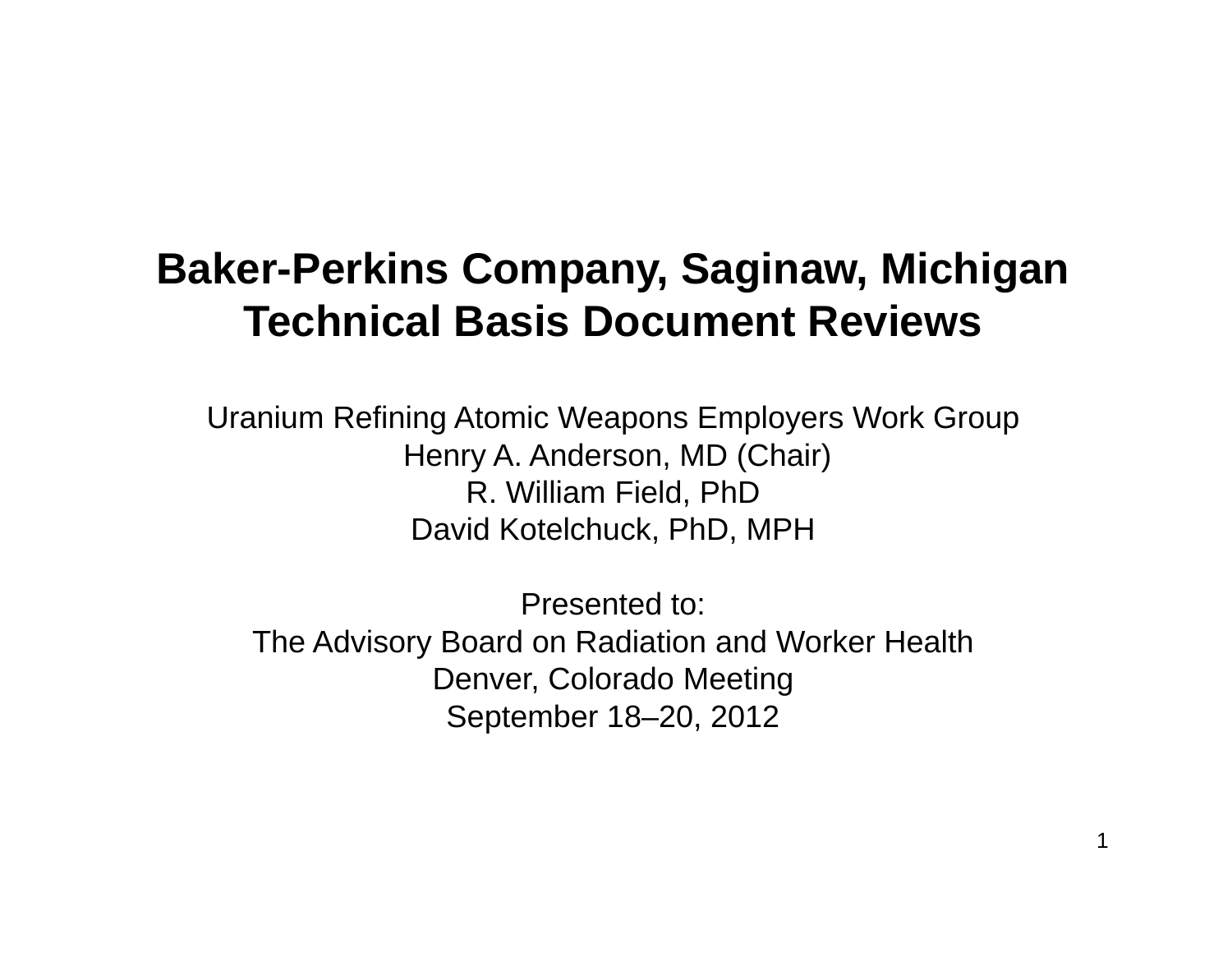## **Description of Operations**

Over a 5-day period (May 14–16, 1956), Baker-Perkins tested the usefulness of an industrial mixing machine, called a "Ko-Kneader," for possible use at Fernald for mixing uranium.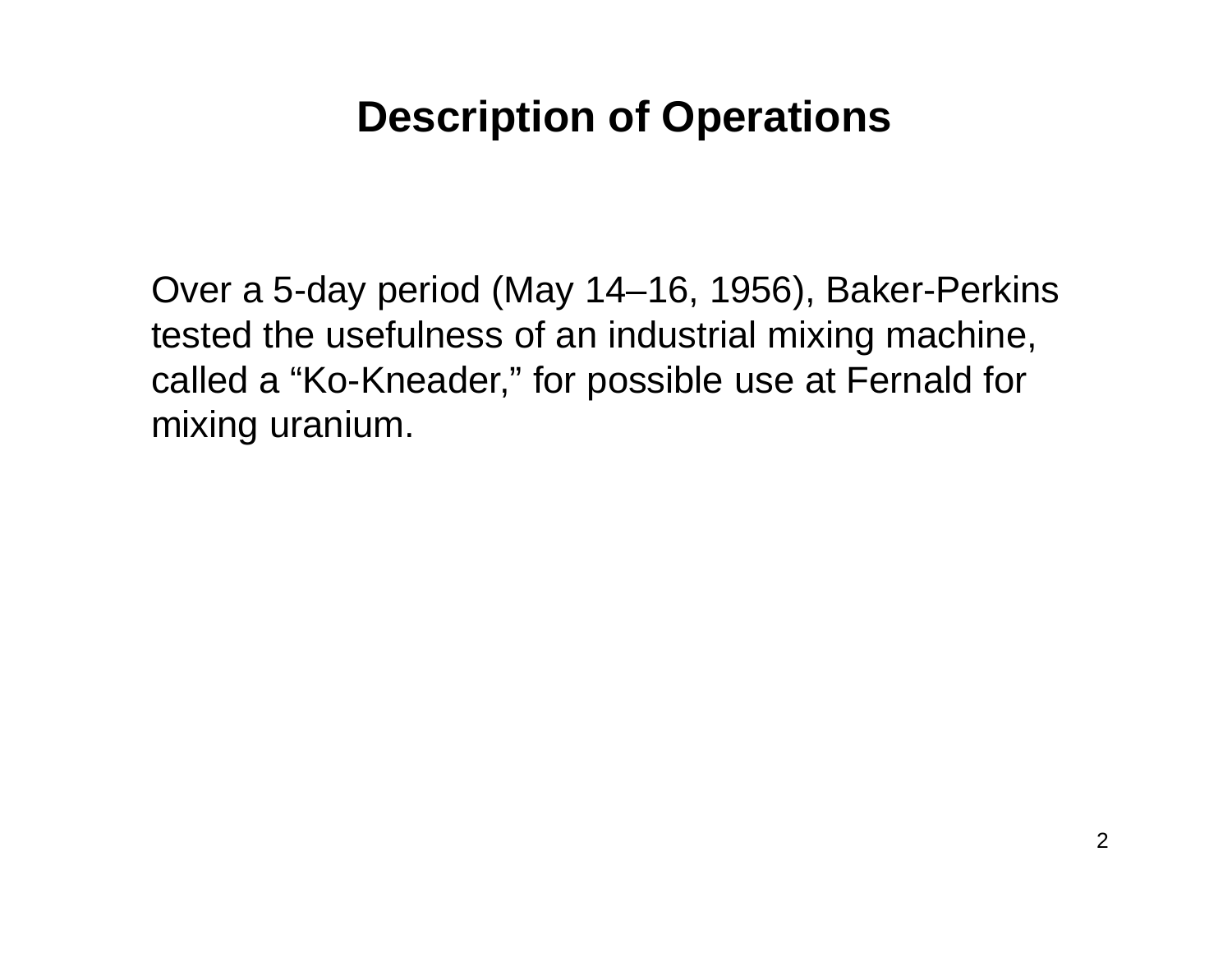### **NIOSH and SC&A Documentation andWork Group Meetings**

- **9/15/2010 SC&A issues review of original Appendix P to TBD-6001**
- **2/17/2011 NIOSH replaces Appendix P to TBD-6001 with a stand-alone TBD; i.e., Rev. 0 of the Baker-Perkins TBD**
- **11/2/2011SC&A issues a review of Rev. 0 of the B-P TBD**
- **11/21/2011 Work Group meeting held, where NIOSH agrees to prepare an analysis of the events at Baker-Perkins, based on documentation contained in a test report (SRDB #63508) and reports of air sample data (SRDB #9505), pp.17–25**
- **12/12/2011 NIOSH issues, "White Paper, Baker-Perkins TBD Review," prepared in response to SC&A's site profile review issued 11/2/2011**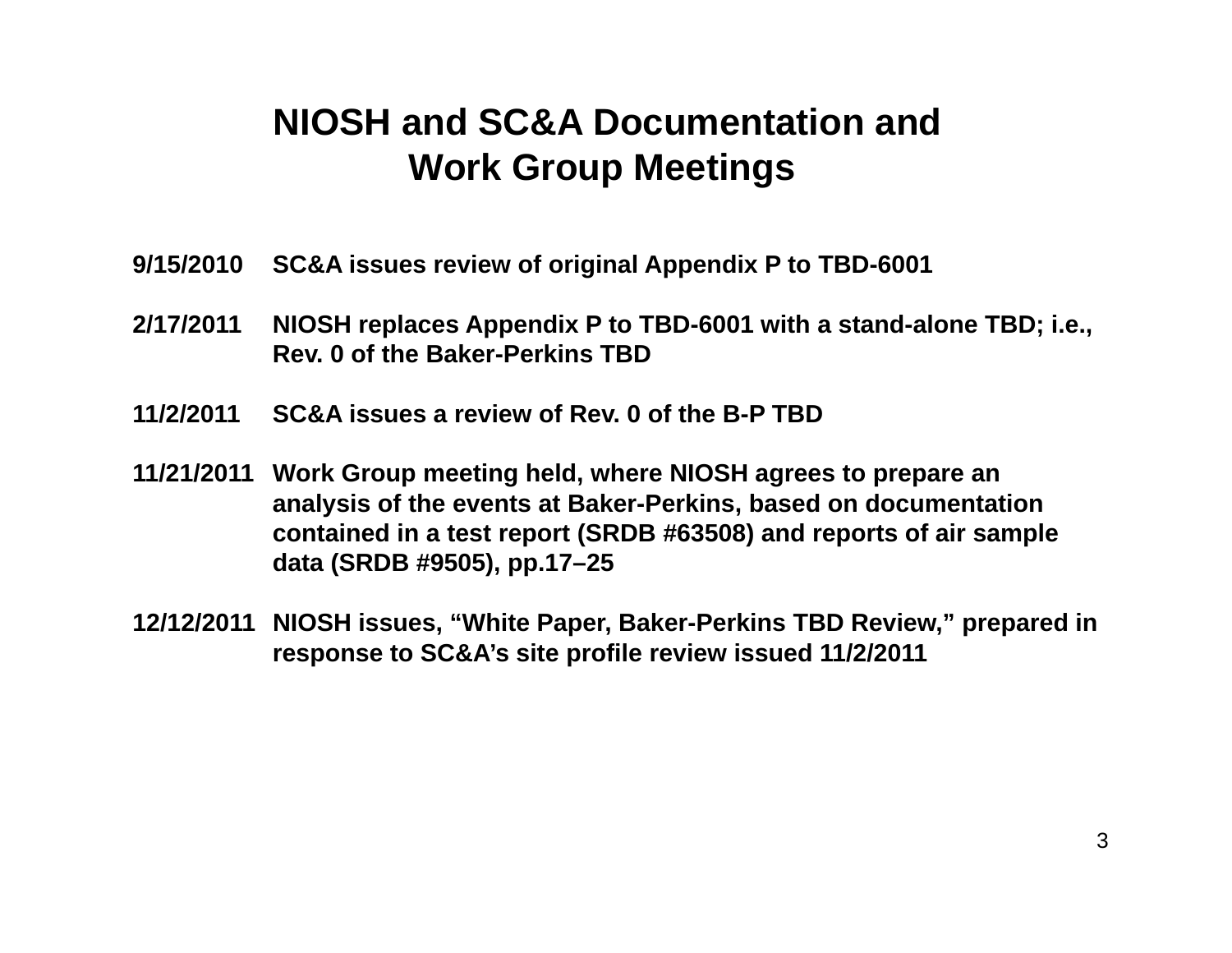### **NIOSH and SC&A Documentation andWork Group Meetings**

- **1/17/2012 SC&A issues "SC&A Response to NIOSH White Paper, "Baker-Perkins TBD Review, dated December 12, 2012," which recommends that all issues have been resolved**
- **2/14/2012 Work Group meeting held where SC&A states that all findings have been resolved**
- **5/1/2012 NIOSH issues Rev. 1 to the TBD, which provides a more detailed description of the quantity of uranium handled and the time line of events (provided in response to SC&A's comments)**
- **9/7/2012 Work Group meeting (conference call) held where SC&A re-stated that all issues have been resolved, and the Work Group voted to accept SC&A's recommendation to close all issues**